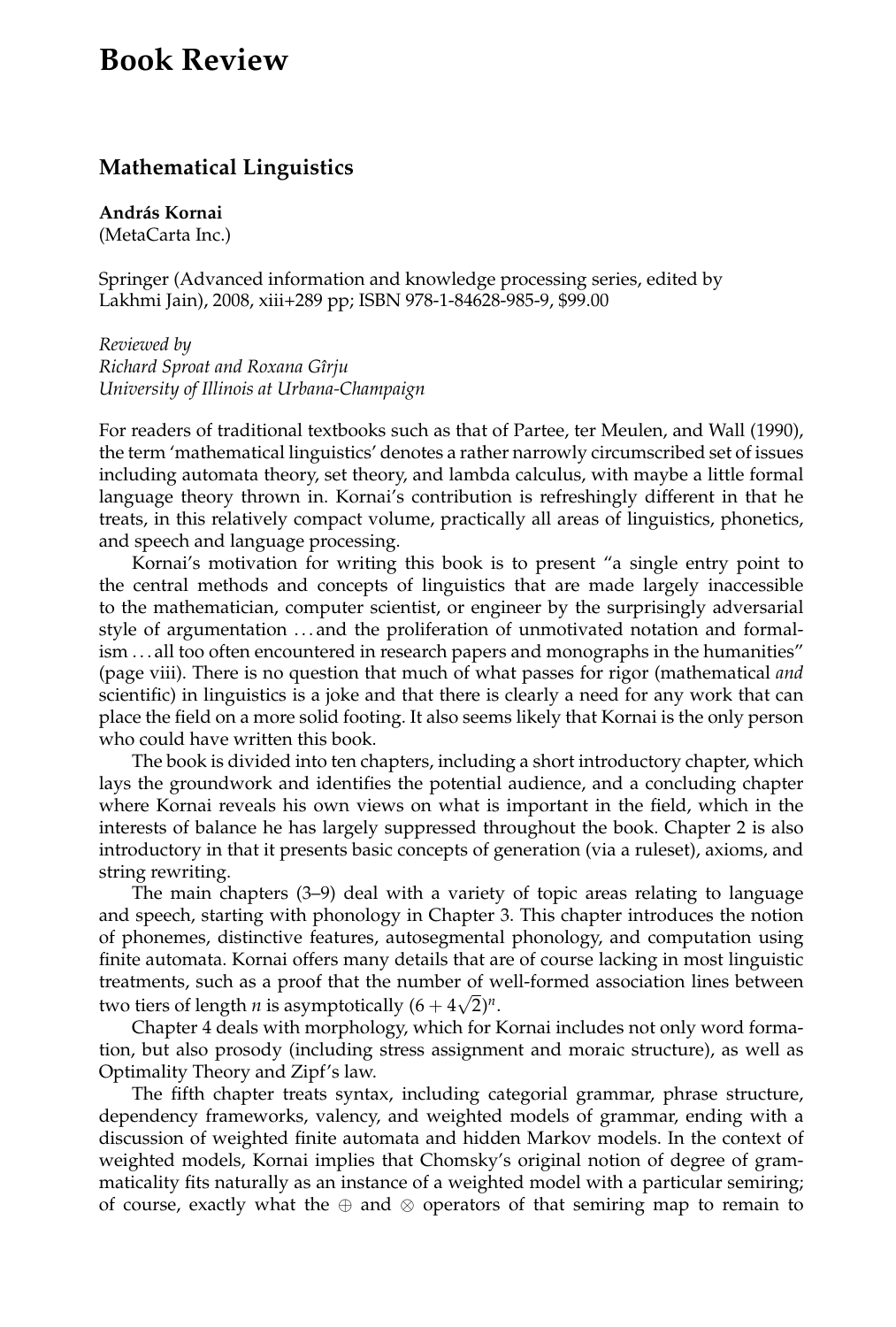be seen insofar as the notion "degree of grammaticality" has never been rigorously defined.

Chapter 6, on Semantics, starts with a discussion of various standard paradoxes such as the Liar, and then moves on to an overview of Montague's theory, type theory, and grammatical semantics. Throughout the discussion, Kornai underscores the fundamental limitations of theories of semantics that are based purely upon evaluation of truth conditions for artificial fragments, an important point for anyone who wants to go beyond theoretical philosophically inspired models and consider semantic interpretation in the real world.

Complexity is the topic of Chapter 7. This is not the Chomsky-hierarchy notion of complexity, but rather deals with information theory, in particular entropy, Kolmogorov complexity, and a short section on learning, including identification in the limit and PAC learning.

Pattern recognition is divided across two chapters, with Chapter 8 laying the essential groundwork of linguistic pattern recognition, and Chapter 9 presenting details on speech processing and handwriting recognition. This includes feature extraction: In the case of speech recognition, Kornai reviews the frequency representation of speech signals, and defines the cepstrum. Discussion of acoustic models leads us to phonemes as hidden units, with a slight detour into the fine-grained distinctions between different levels of phonemic analysis in the once popular but now largely discredited theory of Lexical Phonology.

Each chapter ends with a section entitled "Further Reading," and the texts referred to are generally quite useful as material for readers who wish to explore the issues further.

According to Wikipedia, Kornai is a "well-known mathematical linguist" whose Erdős number is 2. Unfortunately, neither of us can claim Kornai's mathematical sophistication or stature, but on the other hand this makes us good judges of the book's potential audience; and herein lies a problem. Kornai's target is "anyone with sufficient general mathematical maturity" with "[n]o prior knowledge of linguistics or languages . . . assumed on the part of the reader" (page viii). This suggests that the book is not primarily aimed at linguists, and certainly the mathematical maturity assumed puts this book well beyond the reach of most linguists, so that it could not easily be used in an introductory course on mathematical linguistics in a linguistics program. It is probably beyond the reach of many computer science students as well.

What about those who do have the mathematical maturity, but know nothing about linguistics? The problem here is that in many cases Kornai does not give enough background (or any background) to appreciate the significance of the particular issues being discussed. For example, on page 77 Kornai gives *weak crossover* and *heavy NP shift* as examples of phenomena that have 'weak' effects on grammaticality, and *resumptive pronouns* as examples of phenomena that are marginal in some languages (such as English). But nowhere does he explain what these terms denote, which means that these are throw-away comments for anyone who does not already know. Section 3.2 introduces phonological features and feature geometry and sketches some of the mathematical properties of systems with features; but very little background is given on *what* features are supposed to represent. The short discussion of Optimality Theory (pages 67–69) hardly gives enough background to give a feel for the main points of that approach. In other cases, topics are introduced but their importance to surrounding topics is hard to fathom. For example, in Section 6.1.3 a discussion of the Berry paradox leads into a digression on how to implement digit-sequence-to-number-name mappings as finitestate transducers. Apart from giving Kornai an opportunity to emphasize that this is